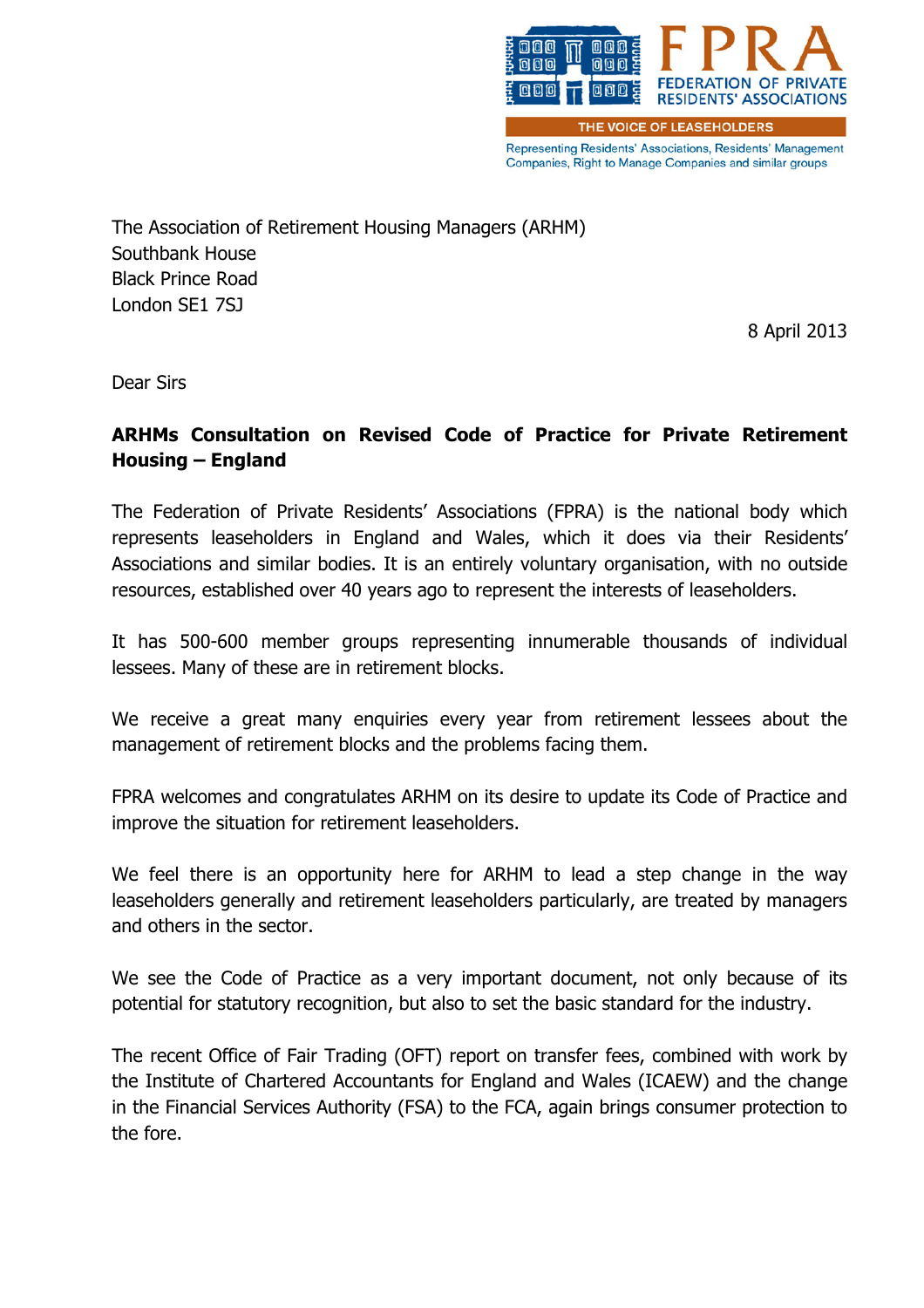It is unfortunate that the consultation process being undertaken at this stage has not involved ordinary retirement leaseholders and we also regret that FPRA was not included in discussions prior to the publication of the consultation. We feel that ARHM has potentially missed an opportunity to really engage with retirement leaseholders and we hope that before the Code is finalised, it takes the opportunity to do so. We understand that ARHM members manage some 105,000 leasehold properties and wouldn't it be great if through its members, it made all of them aware that you were considering an update to the Code of Practice and asking for comments from the very people most affected. FPRA urges ARHM to consult directly with retirement leaseholders before the Code is finalised.

Due to the timing of the consultation and unfortunately, illness within our own voluntary committee, it has not been possible for us to widely consult our own retirement Residents' Association members and therefore this response has been drafted based upon our experience of the sector and previous discussions with our members etc. At least one of our Executive Committee is a retirement flat leaseholder.

Turning to your specific points, we're not able to comment fully in the same order, but to try and assist we have tried to fit in.

#### B1 Do you agree that this draft code is an improvement on the current version? YES/NO If no, please comment.

Yes. But, we feel it could do with further improvement.

### B2 Do you agree that this draft code is written in a consumer friendly way to assist retirement leaseholders? YES/NO If no, please comment.

We recognise it is very difficult with complex issues to simplify and write with complete clarity. We feel there is opportunity to further improve both the wording and its presentation and that a revised and modern design could particularly aid older people in their comprehension of the complex issues. Plain English campaign or similar organisation may be able to assist.

# B3 Do you agree that the principles of management in chapter 1 are a useful addition to the code? YES/NO

#### If no, please comment.

Yes, but does not go as far as we would wish. We feel the principles here are such that the managers instead of 'Should', be obliged to comply by the word 'Must'.

The first line should in our view say: 'Honest open and fair manner….'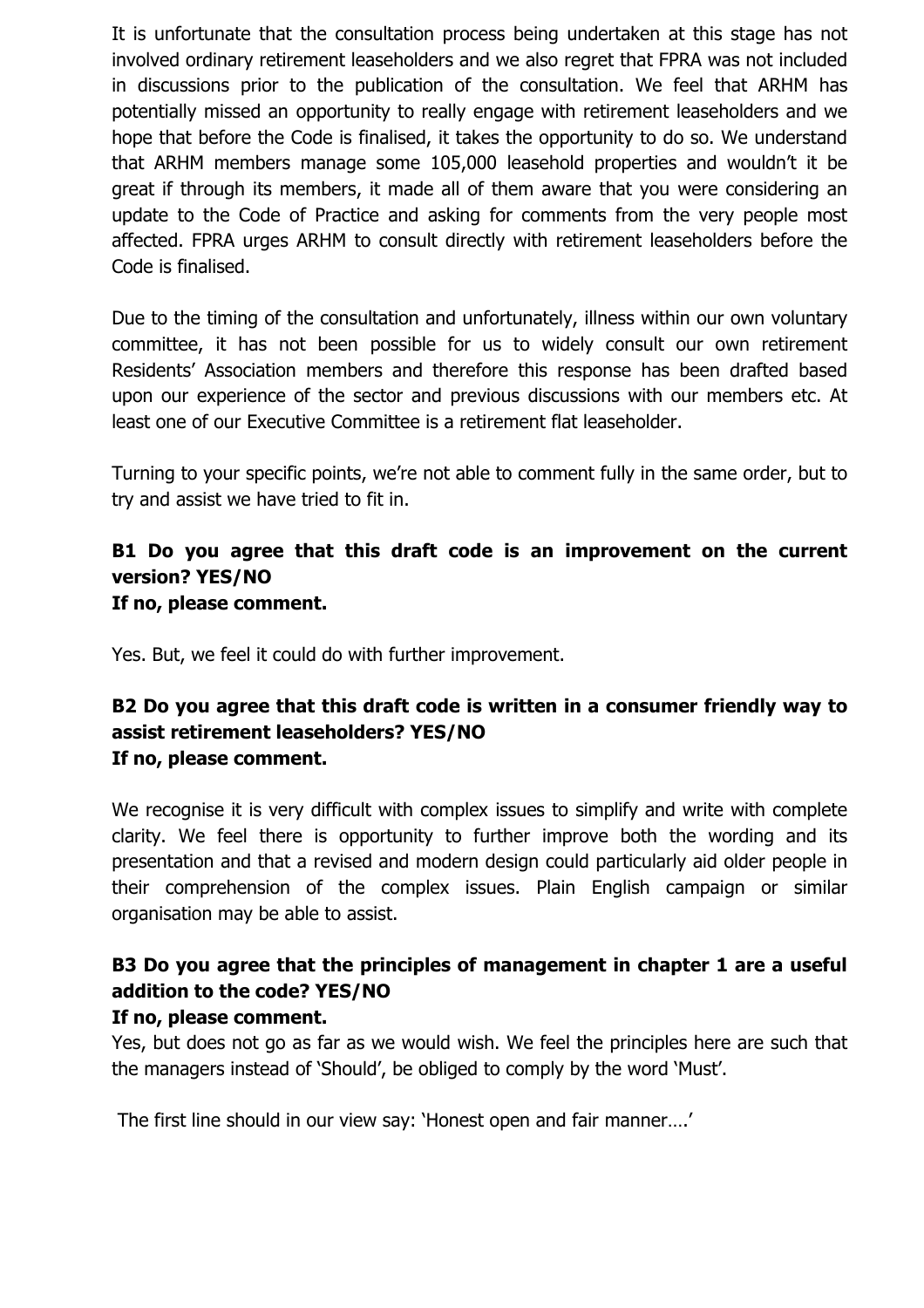The second line, Why only transparent in financial dealings. Why not transparent in all dealings.

We are concerned that in the limitations of this Code of Practice by the final bullet point which seems to give an 'Get out' without sufficient reason.

## B4 Do you agree that managers should open separate bank accounts for every scheme to protect leaseholders' service charges as recommended in chapter 4? YES/NO

#### If no, please comment.

Yes. We consider this a fundamental protection. We also think it should be clear that service charge and reserve funds (various names) are also kept separate.

### B5 Do you agree that all schemes should have annual service charge accounts issued within 6 months of the financial year end? YES/NO If no, please comment.

Yes, and indeed, there is argument for a shorter period. We are concerned that many leaseholders will not understand and do not currently understand many service charge accounts that are produced. There needs to be a very clear explanation in addition to any statutory accounts, showing the original budget and the actually figure and the reason for any variation.

We would observe that AHRM are not promising a lot here, as if agents don't comply with this standard, then they are in danger of being in breach of s20B LTA 1985, unless they issue a notice under s20B(2).

We also believe there should be a clear and open invitation to inspect all invoices and receipts without charge and in an accessible manner to retirement leaseholders.

#### B6 Do you agree that all service charges accounts should have a balance sheet as well as an income and expenditure statement? (Chapter 5) YES/NO If no, please comment.

Yes, but as with B5 above, a clear explanation needs to be given.

#### B7 Do you think that chapter 8 on disclosures of commissions and associates goes far enough to satisfy leaseholders' concerns? YES/NO If no, please comment.

No. We feel this is a fundamental failure of the ARHM Code and is fundamental to the whole market and underlines the whole distrust and failure of the sector. It also directly conflicts with the intent and wording of Chapter 1 Principles of Management.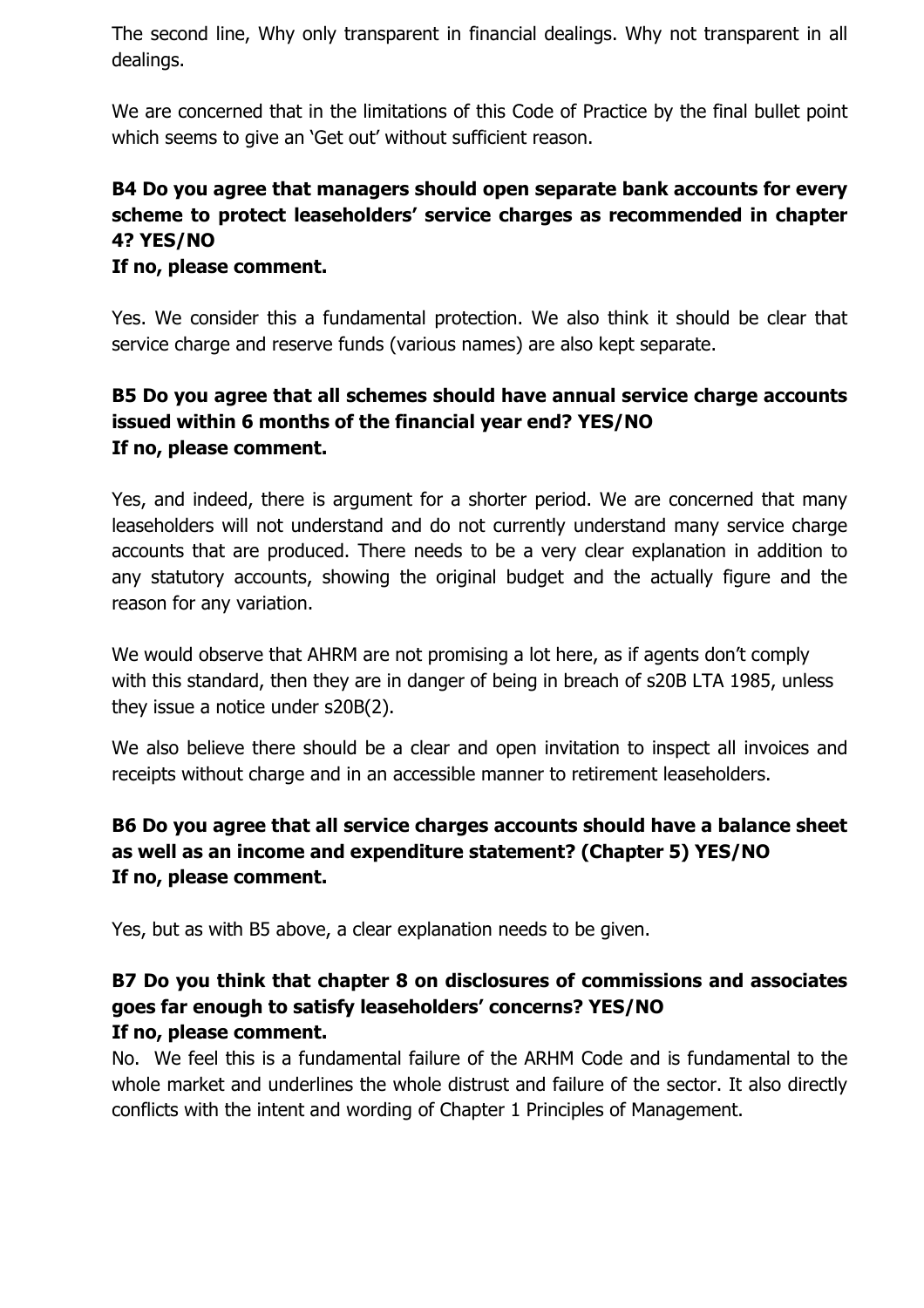Although this refers specifically to insurance commissions, there are many other commissions, kick-backs and other abuses, such as Energy company commissions, lift contracts, associated company fees and others.

The basic fundamental is the manager should be charging a fee for its services and be receiving NO other income from any source whether disclosed of not, as the very receipt of these other incomes and commissions undermines the whole principle of independent professional management.

It is our view that receipt of commissions and other payments is dishonest and indeed may be criminal under the Bribery Act 2010, albeit this has not yet been tested in the courts.

For ARHM to seek to have approved a Code of Practice that potentially gives credence to an inappropriate and potentially criminal activity undermines all the other good work being undertaken.

We believe there is a real opportunity here for ARHM to set the standard for the whole industry and make a real difference to leaseholders generally and retirement leaseholders particularly. Please do not miss this opportunity.

### B8 Which of the alternative approaches to handling complaints do you prefer as set out in chapter 11? Ie. The 'no more than three stages' approach or the 'right first time' approach?

We have not had an opportunity to comment on this question.

### B9 Do you think that any additional costs and/or burdens (financial or nonfinancial) will result from complying the updated best practice requirements set out in the draft revised code? YES/NO If yes, please comment.

We have not had an opportunity to comment on this question, but would say this is probably beyond our remit. It is important that the cost is balanced with the good management and confidence that comes from this.

## B10 Do you think that there will be any savings or other efficiencies as a result of the draft revised Code? YES/NO If yes, please comment.

We have not had an opportunity to comment on this question.